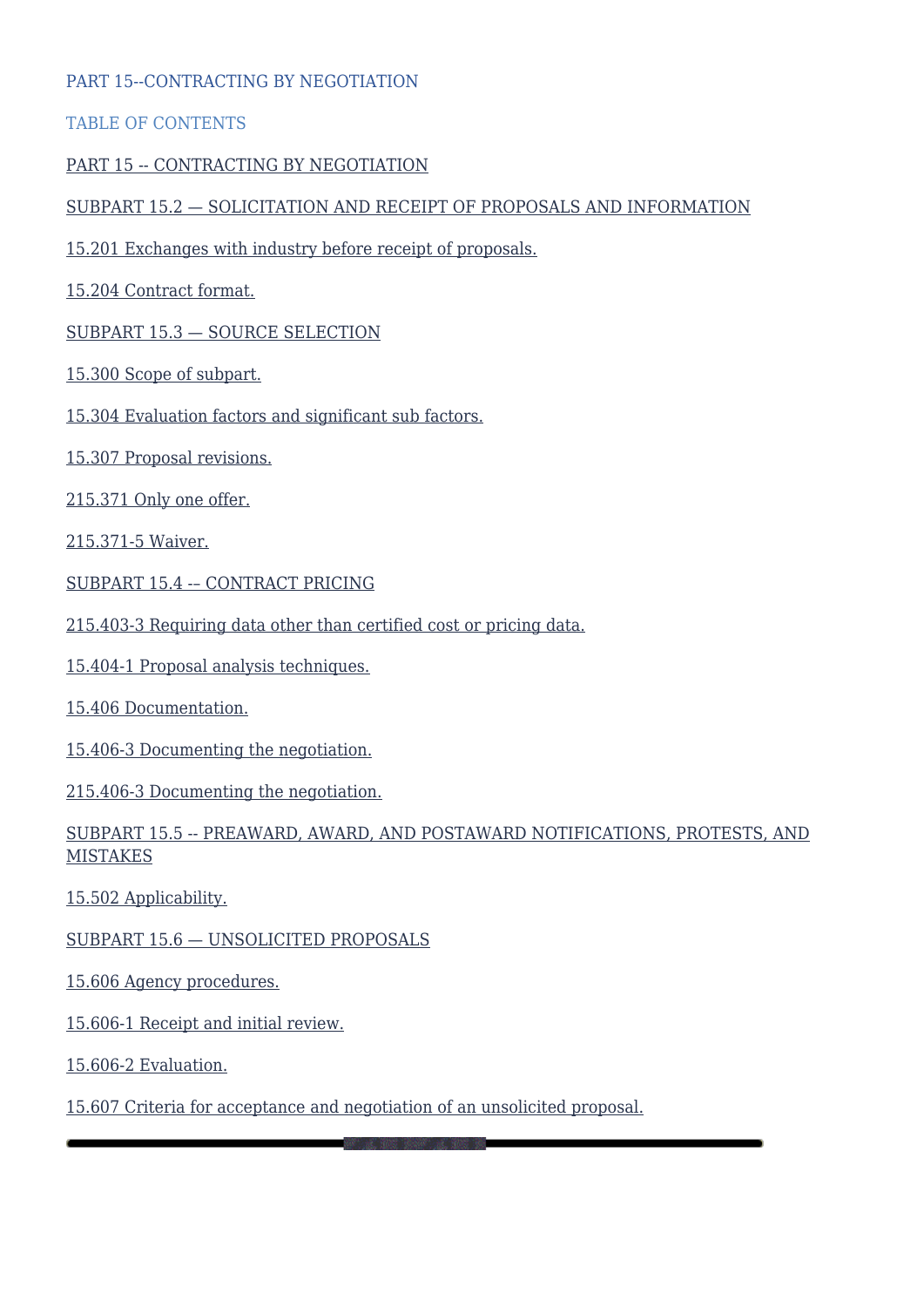# **PART 15 -- CONTRACTING BY NEGOTIATION**

# **SUBPART 15.2 — SOLICITATION AND RECEIPT OF PROPOSALS AND INFORMATION**

#### **15.201 Exchanges with industry before receipt of proposals.**

(S-90) Except as limited by FAR 6.303-1(a), a Draft RFP may be released prior to final approval of the acquisition strategy and acquisition plan.

### **15.204 Contract format.**

(e) The HCA is the designee.

# **SUBPART 15.3 — SOURCE SELECTION**

### **15.300 Scope of subpart.**

(S-90) Procedures, guidance, and templates for this section are located at the [DISA Procurement -](https://www.ditco.disa.mil/DITCOContractingTemplates/Default.asp) [Contracting Procedures, Guides and Templates](https://www.ditco.disa.mil/DITCOContractingTemplates/Default.asp) webpage.

Past performance guidance can be found in the [OSD Guide to Collection and Use of Past](https://www.acq.osd.mil/dpap/Docs/PPI_Guide_2003_final.pdf) [Performance Information](https://www.acq.osd.mil/dpap/Docs/PPI_Guide_2003_final.pdf)

Source selection guidance can be found in the [DoD Source Selection Procedures a](https://www.acq.osd.mil/dpap/policy/policyvault/USA004370-14-DPAP.pdf)nd [DISA Source](https://www.ditco.disa.mil/DITCOContractingTemplates/) [Selection Procedures](https://www.ditco.disa.mil/DITCOContractingTemplates/)

### **15.304 Evaluation factors and significant sub factors.**

(d)(S-90) Small Business Participation Evaluation:

In acquisitions that require the use of FAR Clause 52.219-9, Small Business Subcontracting Plan, other than those based on the lowest price technically acceptable source selection process, the extent of participation of small business, including those in socioeconomic categories, shall be addressed through the submission of a Small Business Participation Plan. The contracting officer shall coordinate with the OSBP before issuing a solicitation when the evaluation assesses the extent of small business participation. The DoD Source Selection Procedures provides additional information regarding the evaluation of small business participation and it may be accessed at: <https://www.acq.osd.mil/dpap/policy/policyvault/USA004370-14-DPAP.pdf>

Small Business Participation Plan Post Award Responsibilities:

The Small Business Participation Plan shall be incorporated into the contract (as an attachment). Twice a year (every six months), the contractor shall report to the Contracting Officer's Representative and the Contracting Officer with a copy to the OSBP information concerning their performance under the Plan. This reporting requirement is separate from the eSRS Subcontracting Plan report submission requirements. The contracting officer will determine reporting period dates that are consistent with the contract award date.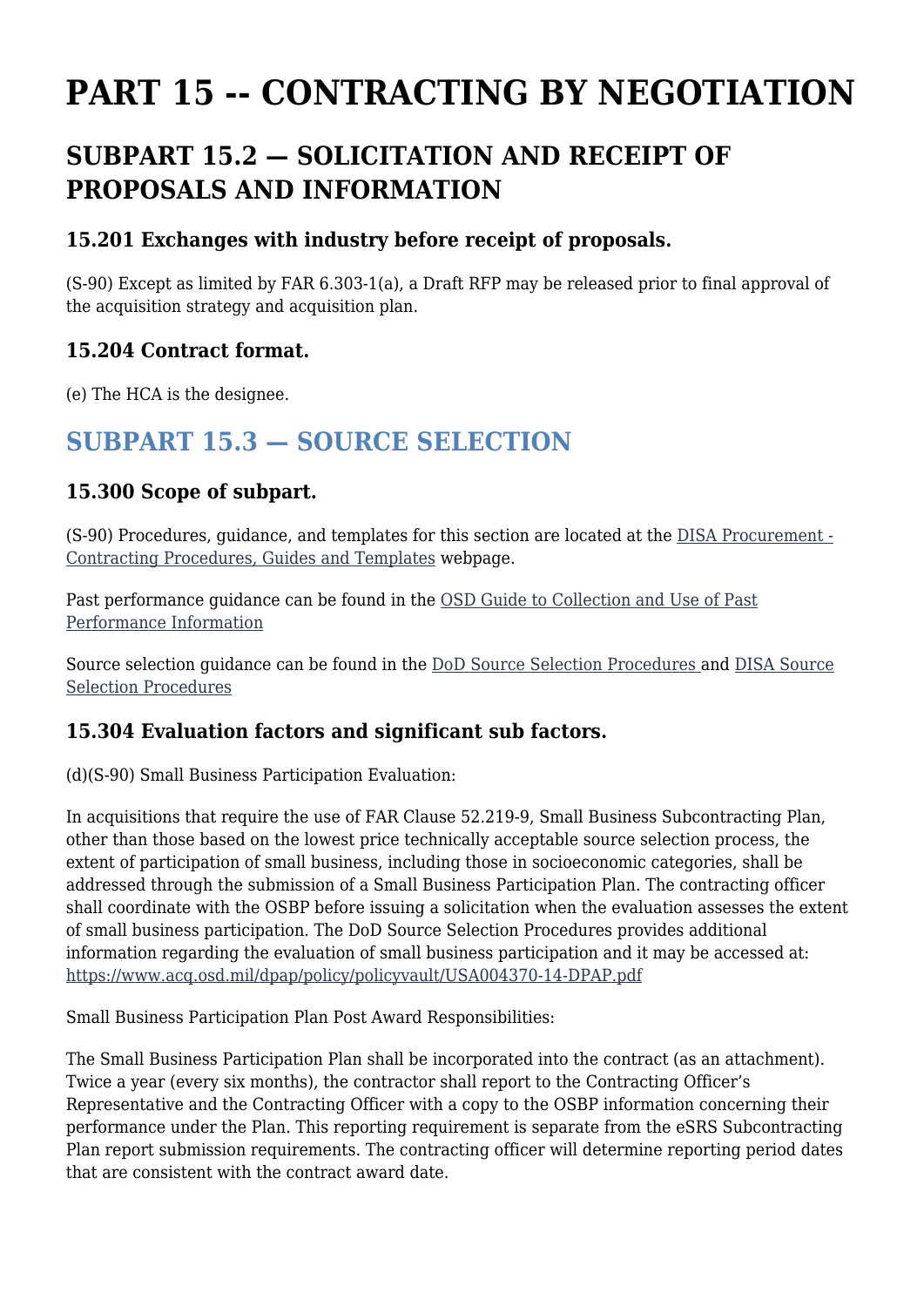### **15.307 Proposal revisions.**

(S-90) Final proposal revision letters shall be reviewed by legal counsel for competitive actions in accordance with the thresholds at DARS 1.9000.

### **215.371 Only one offer.**

#### **215.371-5 Waiver.**

1. Prior to awarding to the only offeror received when utilizing the competitive procedures, the contracting officer shall document a recommendation that resoliciting the procurement for an additional period of at least 30 days is not in the best interest of the Government (sample determination and findings/waiver is at [DARS PGI](https://disa.deps.mil/org/PL2/Pages/DITCORefs.aspx) 215.371-5(b). The HCA delegates the waiver authority to the appropriate DITCO Chief of the Contracting Office (CoCO).

# **SUBPART 15.4 -– CONTRACT PRICING**

### **215.403-3 Requiring data other than certified cost or pricing data.**

(S-90) Refusal to Provide Data Other than Certified Cost and Pricing Data. Contracting Officers are required to coordinate with the DITCO-Scott, Cost and Pricing Branch (PL842) if a contractor refuses to provide Data Other than Certified Cost and Pricing Data. Refusals to provide this data is considered a "Denial of Requests for Data Other than Certified Cost and Pricing Data" and is reportable to DPC in accordance with DFARS PGI 215.403-3(6) Reporting requirements. The Cost and Pricing Branch will consolidate any denials that are not resolved through the elevation process at DFARS PGI 215.404-1(a)(i)(A) and report those actions quarterly to the PL21, Contract Policy Branch. As required, the Cost and Pricing Branch will coordinate on any required determination by the HCA IAW FAR 15.403-3(a)(4).

### **15.404-1 Proposal analysis techniques.**

(S-90) *Policy.*

- 1. IGCEs are part of the required documentation for a complete requirements package. The DISA IGCE Deskbook located at <https://www.ditco.disa.mil/hq/deskbooks.asp> contains procedures/guidance for developing IGCEs.
- 2. IGCEs must contain details to demonstrate how the estimates were developed. Assistance with developing IGCEs, including incorporation of current cost and pricing information should be requested, as needed, from PL842.
- 3. The use of "fully burdened" labor (hour) rates is recommended. Rates must be recent and relevant to the labor categories contemplated. PL842 can provide advice regarding sources of fully loaded labor rates, as well as their applicability and limitations for use in developing the IGCE.
- 4. Resource Managers shall coordinate on IGCEs prior to submission of the requirements package.

*Contracting officers shall fully document in the PNM variances in the total evaluated cost/price and the IGCE. Significant deviations may be cause for formal discussions or RFP/RFQ amendment or cancellation. Total evaluated cost/price exceeding the IGCE should be discussed with the PMO to determine if additional funds may be secured.*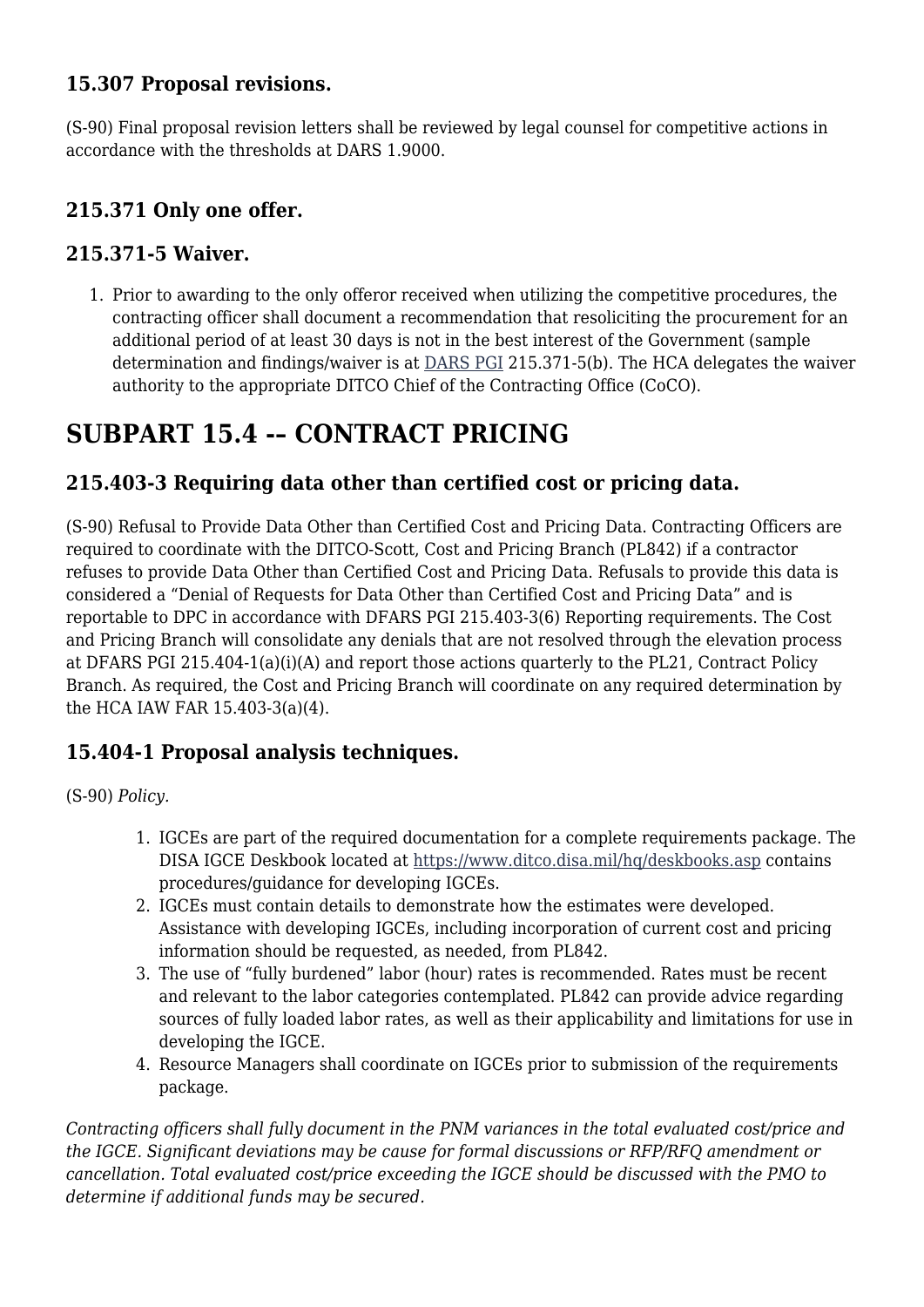(S-91) *Cost and Price Analysis*. Contracting officers shall initiate action to obtain cost and price analyses in accordance with the following procedures.

1. The contracting officer, exercising sole responsibility for the final pricing decision shall, in accordance with FAR 15.404-1, coordinate with, request, and evaluate the advice of the Cost/Price (C/P) Analyst (PL842) and/or Tariff Specialists (DITCO-Scott, PL82, Telecommunications Contract Division). Contracting officers shall obtain cost and pricing assistance for contract awards, orders or modifications of \$10 million or more. Contracting officers may request cost and pricing assistance, including a cost/price analysis and review of all solicitation documents (including the PWS, RFP, etc.) before solicitation or issuing a modification with a contract value in excess of the threshold for obtaining certified cost or pricing data (FAR 15.403-4(a)(1)), to determine price reasonableness. A list of services offered by the Cost/Price Branch can be found in the "[Cost and Pricing Branch Request Form"](https://www.ditco.disa.mil/DITCOContractingTemplates/) located at [DARS PGI](https://disa.deps.mil/org/PL2/Pages/DITCORefs.aspx) 15.404-1(S-91)(1).

The following exceptions apply:

- 1. Orders priced in accordance with prices/rates established in base contracts/agreements. Modifications priced in accordance with prices/rates established within the base contract/order/agreement.
- 2. Modifications for funding actions
- 3. Modifications to exercise priced options; or
- 4. Any other contract or order award, or modification meeting the thresholds above where the Cost and Pricing Branch Chief and at least one level above the contracting officer waive in advance the requirement to obtain cost or pricing assistance. This agreement must be documented in writing in the official contract file.
- 5. PL82 Tariff Specialist assistance related to tariff interpretation, tariff rate establishment/update and other tariff issues shall be requested as required.
- 6. PL842 or PL82 Tariff Specialist, with the concurrence of the contracting officer, shall be responsible for:
	- 1. Obtaining cost or pricing data or information other than cost or pricing data and auditing contractor's records.
	- 2. Performing contract audit follow-up reporting tasks in accordance with and DARS 42.1-90.
	- 3. Conducting cost or price analyses and tariff reviews in accordance with FAR 15.404-1, as appropriate. Cost analyses shall incorporate audit findings, technical analysis and tariff review results, and all relevant cost driver information.
	- 4. Consolidating cost or pricing data, information other than cost or pricing data, audit results, tariff reviews and other pertinent information; and developing pre-negotiation objectives.
	- 5. Participating in negotiations with contractors which require the use of information, computations, or data developed during the cost or price analysis.
	- 6. Reviewing all solicitations for actions which require PL842 or PL82 Tariff Specialists in accordance with (S-92)(1) prior to issuance for competitive or noncompetitive services and supplies to ensure adequate cost or pricing data and tariff provisions are included and that detailed evaluation criteria are developed and tailored for each acquisition.
	- 7. Assisting contracting officers in documenting the contract files by providing detailed cost/price analysis memoranda, supporting schedules, automated spreadsheets, discussion items, pre- and post-negotiation memorandums input, DD Forms 1547, Tariff Change Notices, Tariff Contract File Conflict Notices, and other items, as required.
	- 8. Participating in conferences, briefings, debriefings, and other meetings where pricing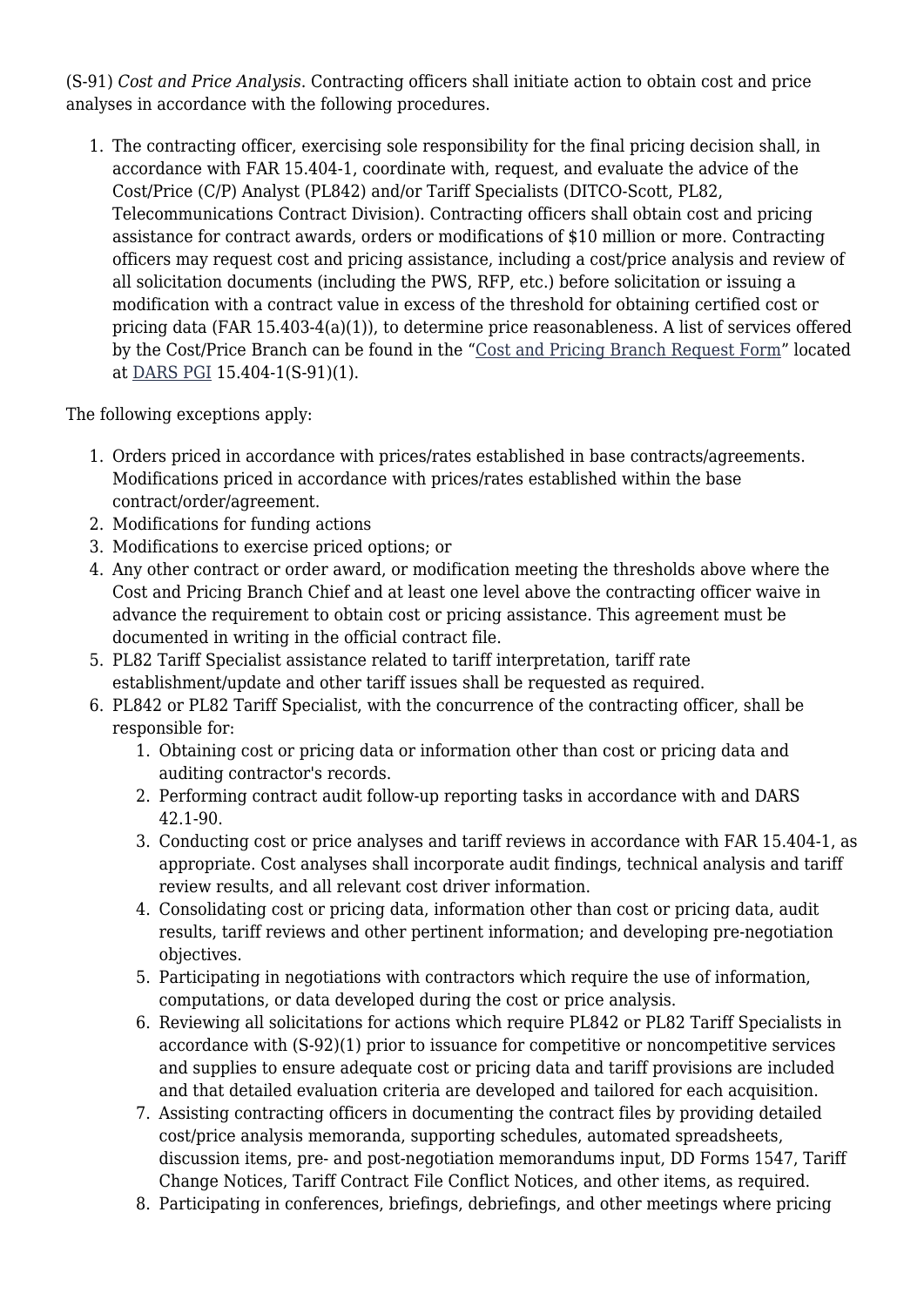and/or tariff support is required.

(S-92) *Request Cost and Price Analysis Support*. To request cost/price analysis support, the contracting officer shall submit a completed ["Cost and Pricing Branch Request Form](https://www.ditco.disa.mil/DITCOContractingTemplates/)" to the Cost and Pricing Branch Chief via [DITCO-Scott Cost and Pricing Branch Mailbox](mailto:disa.scott.ditco.mbx.cost-and-pricing-branch-pl42@mail.mil), containing details related to the type of support requested. The Cost and Pricing Branch Request Form is located at [https://www.ditco.disa.mil/DITCOContractingTemplates/Default.asp.](https://www.ditco.disa.mil/DITCOContractingTemplates/Default.asp) RFP reviews must be requested early in the acquisition stage so that a detailed review may be accomplished prior to issuing the RFP. Acquisition plans and timelines must recognize the need for effective pricing/tariff reviews and analysis and must contain reasonable periods for conducting these tasks. C/P analyst pre-solicitation reviews shall be requested concurrent with policy and legal reviews.

# **15.406 Documentation.**

# **15.406-3 Documenting the negotiation.**

(S-90) *Price Negotiation Memorandum*. A Price Negotiation Memorandum (PNM) shall be prepared for contracting actions as described below and included in the official contract file.

A PNM is not required for orders for pre-priced supplies or services placed against established single award indefinite delivery contracts, nor and actions at or below the micro-purchase threshold. The PNM fulfills the documentation requirements in FAR 15.406-3 and provides the determination of fair and reasonable pricing. The PNM templates are located in [DARS PGI](https://disa.deps.mil/org/PL2/Pages/DITCORefs.aspx) 15.406-3(S-90). See DARS 13.106-3 (S-90) for PNM requirements for the I/Q/O process or the North Atlantic Treaty Organization (NATO) Allied Long Lines Agency (ALLA)/National Allied Long Lines Agency (NALLA) circuit demand process under the threshold for certain commercial items identified at FAR 13.500(a).

#### (S-91) *DITCO Cost/Price Analyst Involvement*

- 1. Pre-PNMs, Post-PNMs, and IDIQ Order PNMs valued over \$10M shall be routed electronically to the Cost and Pricing Branch for review/coordination prior to approval (See [Contract](https://www.ditco.disa.mil/DITCOContractingTemplates/) [Document Approval Signature Routing Procedures\)](https://www.ditco.disa.mil/DITCOContractingTemplates/). Routing to the Cost and Pricing Branch or assigned Contract Price/Cost Analyst is not required when pricing is based on prices/rates are established in base contracts/agreements, when prices are set by law or regulation, or a fair and reasonable price determination can be made by the contracting officer by comparing prices or rates against an existing or previous Government contract where prices are recent and based on an adequately supported fair and reasonable determination.
- 2. Pre-PNMs valued over \$10M, shall be prepared in conjunction with the DITCO Cost/Price Analyst. The Cost/Price Analyst shall assist the contracting officer in evaluation of the pricing proposal and aid in the development of the pre-negotiation objective and Pre-PNM; The Contract Price/Cost Analyst shall also support negotiations and review the Post-PNM, prior to approval, as requested by the contracting officer.
- 3. In all instances where the Cost and Pricing Branch has provided assistance to the contracting officer in the development of the PNM—including but not limited to, the evaluation of cost proposals, calculation of the Government negotiation position and input to the relevant PNM documents—a copy of the signed and approved Post-PNM shall be routed to the Cost and Pricing Branch Chief via the [DITCO Scott - Cost and Pricing Branch Mailbox](mailto:disa.scott.ditco.mbx.cost-and-pricing-branch-pl42@mail.mil). In situations where the recommendations provided by the C/P Branch and the negotiation objectives are not achieved during negotiations, the contracting officer shall include justification within the Post-PNM. The justification shall contain a detailed explanation on recommended items not achieved and the alternative rationale utilized in the contractor officer's determination of fair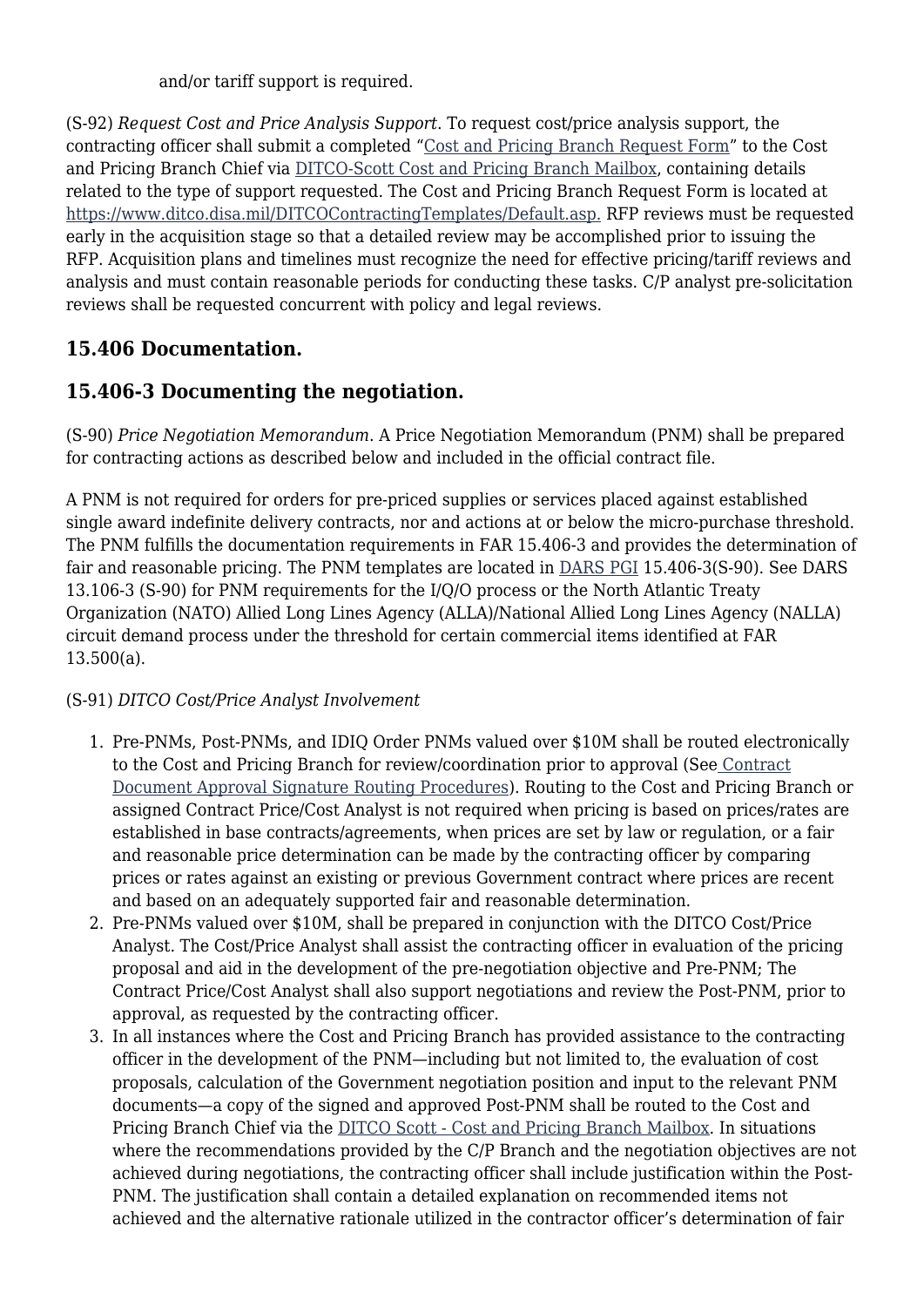and reasonable pricing.

(S-92) *PNM Approval Authority*. The approval authority for Pre/Post PNMs negotiation objectives and modification PNMs negotiation objectives is the contracting officer.

#### **Table 15-2 Competitive Acquisitions PNM Format**

| <b>ACQUISITION TYPE</b>                                      | <b>FORMAT</b>                                                           |
|--------------------------------------------------------------|-------------------------------------------------------------------------|
| Open Market (when the Contracting<br>Officer is the SSA)     | Competitive PNM                                                         |
| <b>GSA Schedule orders</b>                                   | Competitive PNM                                                         |
| 8(a)                                                         | Competitive PNM                                                         |
| IDIQ orders with Pre-established labor rates                 | <b>IDIQ PNM</b>                                                         |
| Open Market (when the SSA is not the<br>Contracting Officer) | <b>Source Selection Decision Document</b><br>(SSDD) and Competitive PNM |
| Part 8/16 Competitive Supply Acquisitions                    | Template for Part 8/16 Competitive<br><b>Supply Acquisitions</b>        |
| Competitive, only 1 offer received                           | Sole Source PNM                                                         |

#### **Table 15-3 Sole Source Acquisitions PNM Format**

| <b>ACQUISITION TYPE</b>             | <b>FORMAT</b>        |
|-------------------------------------|----------------------|
| Open Market or 8(a) at or below SAT | Sole Source PNM      |
| GSA Schedule orders                 | Sole Source PNM      |
| <b>IDIQ</b> orders                  | Sole Source PNM      |
| Open Market or 8(a) above SAT       | Pre-PNM and Post-PNM |
|                                     |                      |

#### **Table 15-4 Modifications PNM Format**

#### **MODIFICATION TYPE FORMAT**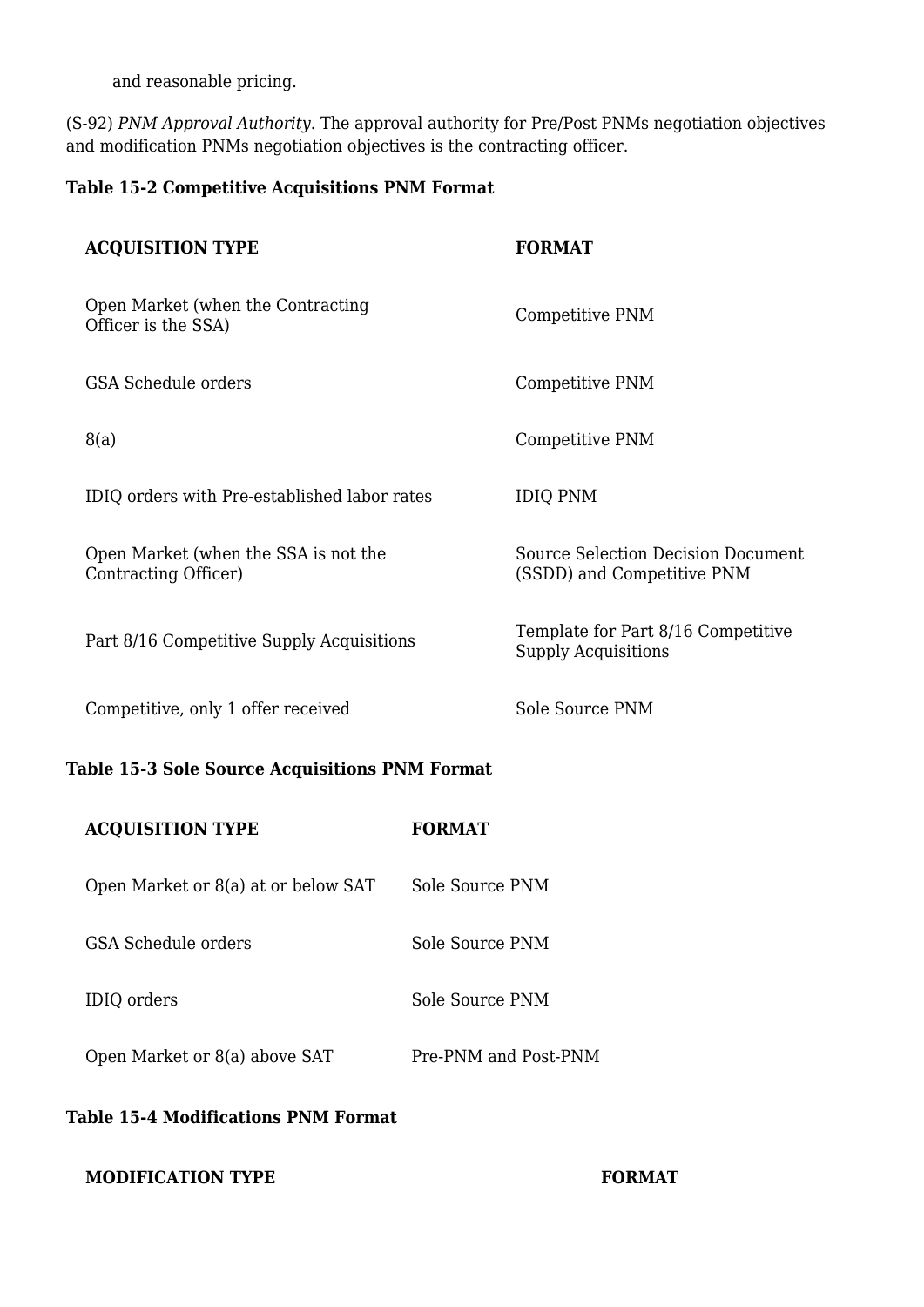| Pricing Modifications against previously competed actions w/<br>Pre-established rates (e.g., labor rates) | Modifications PNM    |
|-----------------------------------------------------------------------------------------------------------|----------------------|
| Pricing Modifications w/ Pre-<br>established rates (e.g., labor rates) - sole source                      | Modifications PNM    |
| Other Pricing Modifications (e.g.,<br>cost type)                                                          | Pre-PNM and Post-PNM |

# **215.406-3 Documenting the negotiation.**

The Contract Business Analysis Repository (CBAR) User's Manual and the Standard Operating Procedure for Obtaining Access to the CBAR are located in [DARS PGI](https://disa.deps.mil/org/PL2/Pages/DITCORefs.aspx) 215.406-3(S-90).

# **SUBPART 15.5 -- PREAWARD, AWARD, AND POSTAWARD NOTIFICATIONS, PROTESTS, AND MISTAKES**

# **15.502 Applicability.**

The DoD Source Selection Procedures and the Outline for Debriefings are located at the [DISA](https://www.ditco.disa.mil/DITCOContractingTemplates/Default.asp) [Procurement - Contracting Procedures, Guides and Templates w](https://www.ditco.disa.mil/DITCOContractingTemplates/Default.asp)ebsite.

# **SUBPART 15.6 — UNSOLICITED PROPOSALS**

### **15.606 Agency procedures.**

(a) Unless the contractor specifies within the proposal; no reproduction of material is allowed beyond the copies needed for PL22, Contract Operations Branch, contracting officer, technical and legal reviews. All copies shall be properly disposed (shredding hard copies, permanently deleting electronic copies). PL22 shall maintain an electronic copy of the proposal with the PSD decision authority's letter.

(b) PL22, Contract Operations Branch is the agency point of contact to coordinate the receipt and handling of unsolicited proposals.

# **15.606-1 Receipt and initial review.**

(S-90) PL22 shall maintain an unsolicited proposal log which includes, at a minimum, the company name, proposal title, DITCO Contracting Office, Technical POC, date unsolicited proposal was received, final disposition of the unsolicited proposal.

(S-91) PL22 will perform the initial review within 10 business days of receipt of the unsolicited proposal. Before initiating a comprehensive evaluation, PL22 shall make the determination the unsolicited proposal meets the criteria defined in FAR 15.606-1(a) (1) through (7). If the proposal meets these requirements, the PL22 shall promptly acknowledge receipt and process the proposal for further evaluation. If the proposal does not meet the requirements of FAR 15.606-1(a) and should be rejected, the PL22 shall inform the offeror the reasons for rejection.